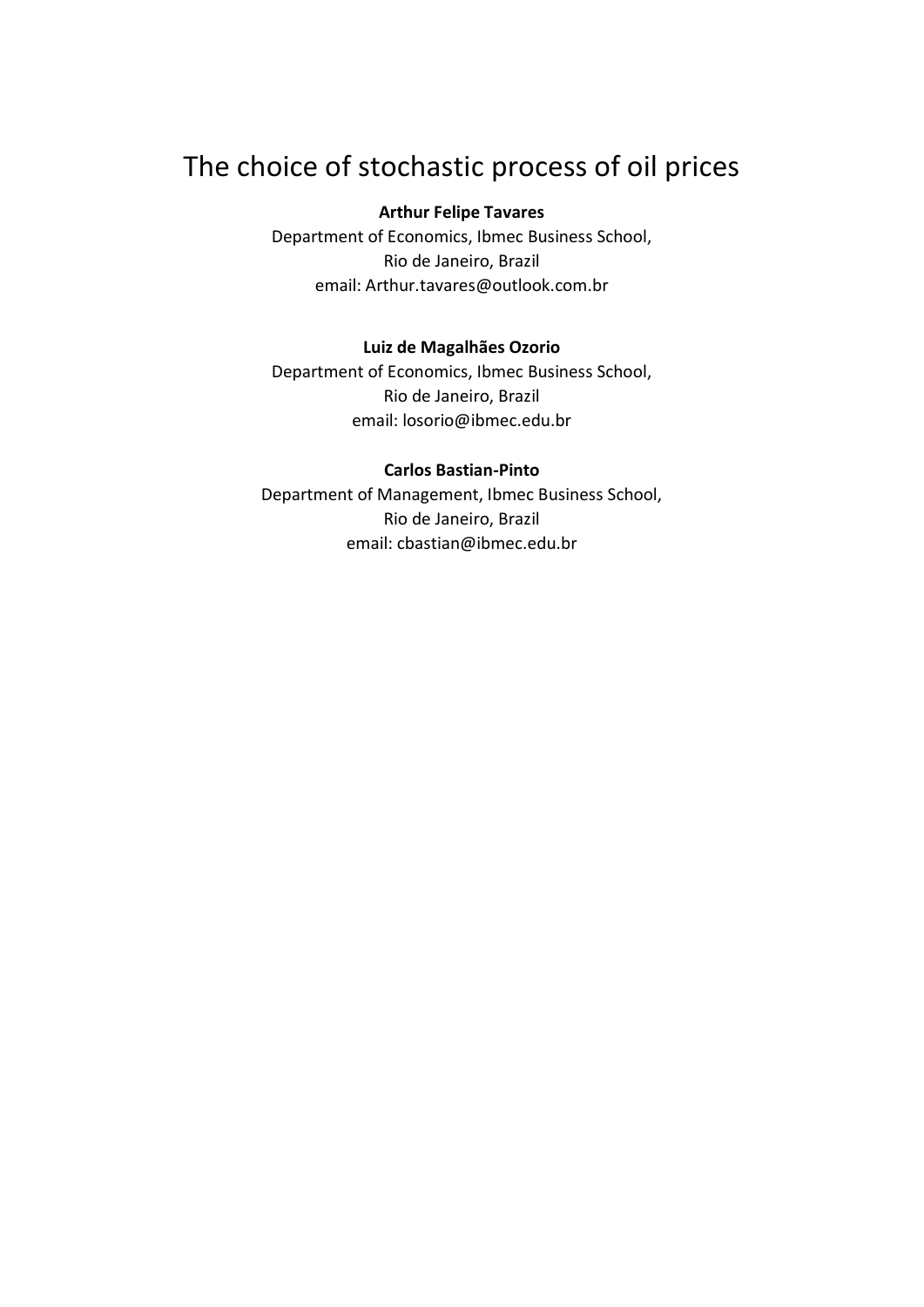#### Abstract

Oil is a commodity that has very important role in a modern economy, generating the interest for its price behavior. Furthermore, there are many assets – oil derivatives, production assets, financial derivatives, contracts, etc. – whose values are linked to this commodity performance. In this sense, the choice of stochastic processes in order to represents the oil prices behavior will have significant impact not only in the value of this assets, but also in there optimal investment decision rules. Considering the different models presented by several previous works, the aim of this study is to evaluate, using statistical tools which model could be more appropriate among existing propositions.

#### Introduction

In the asset valuation it is necessary to deal with several source of uncertainty, caused by the fluctuation in the demand, product prices, costs, investment and so on. Particularly, when evaluating financial derivatives (options, forwards contracts, future prices and swaps) or projects using real options methods, it is usual to deal with these uncertainty using stochastic processes. Stochastic processes can be described as a sequence of results of random variables that move discretely or continuous on the time.

Considering that oil is the most important commodity in the world, its prices, derivatives and production assets, are the focus of several studies in the last four decades. Similarly, the pioneer works in financial options and real options (Black & Scholes, 1973; Cox, Ross & Rubinstein, 1979; Brennan & Schwartz, 1985; McDonald & Siegel, 1985 and 1986). Paddock, Siegel, & Smith (1988) evaluate the investment in Offshore Petroleum Lease considering that commodity prices follows Geometric Brownian Motions (GBM). Other works (Gibson & Schwartz, 1990; Dixit & Pindyck, 1994; Schwartz, 1997) argue that some commodities, in special commercial commodities such as oil, Mean Reversal Models (MRM) would be more appropriated assuming that in the short run prices present a random behavior, but in the long run  $-$  based in the microeconomics theory  $-$  they converge to equilibrium level reflecting production marginal cost. In the recent decades, some authors propose models of multiple factors that combining GBM, MRM and Poisson process (Schwartz, 1997; Pindyck, 1999; Schwartz & Smith, 2000; Cortazar &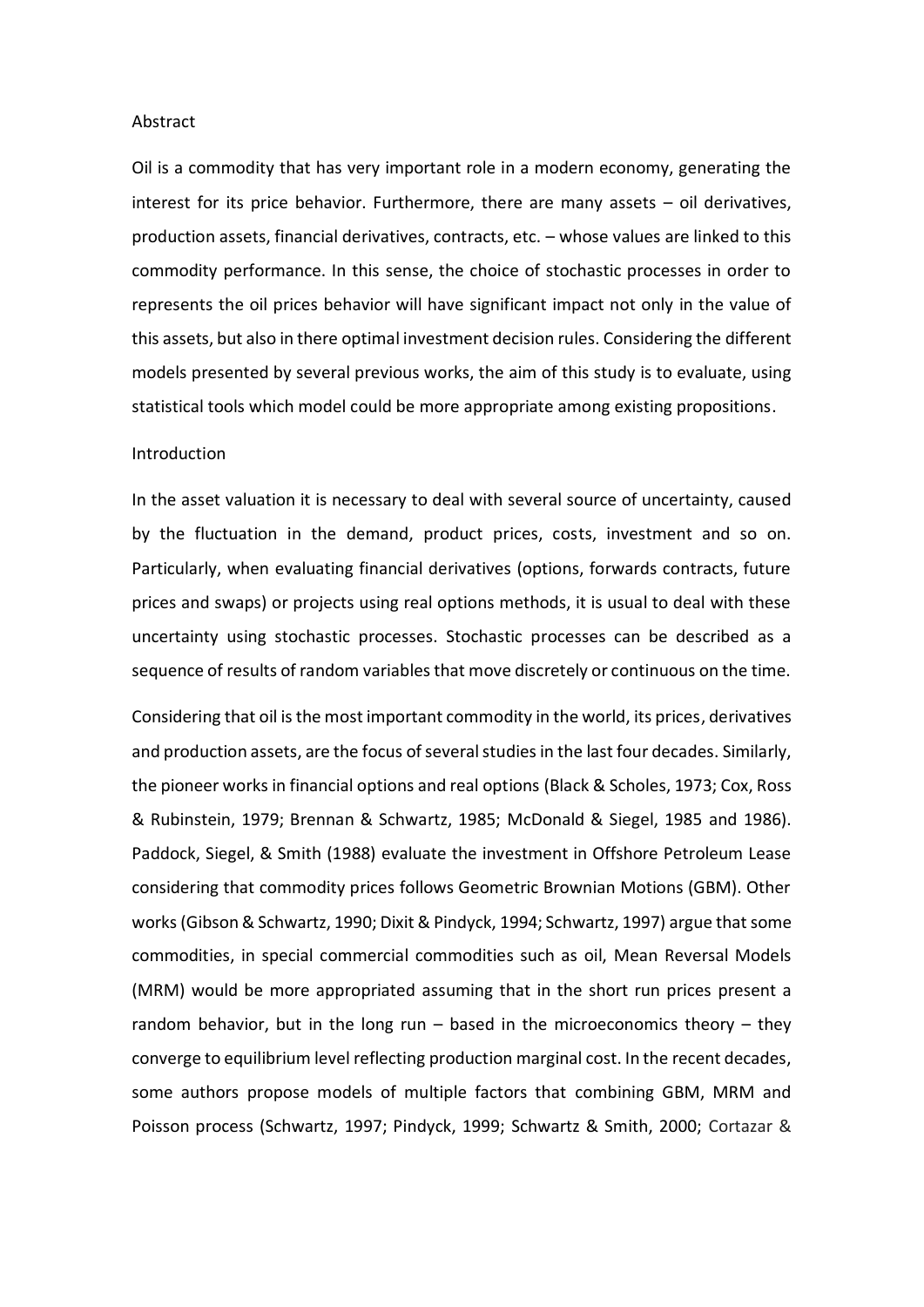Schwartz, 2003), arguing that such combinations would generates more realistic models for oil prices behavior.

The diversity of alternatives naturally raise the question of which process might be considerate most appropriated. Several issues, such as the lifetime of the asset and the availability of information (historical prices series) can influence the choice of stochastic processes. Another important issue is the kind of model chosen for the valuation: closed formulas, Monte Carlos simulations, Binomial lattice, etc. In particular, the use of statistical methods can bring a set of relevant information in order to help to define the model that best describes the asset prices behavior.

In the literature, several statistical tools are suggested for the price behavior analyses and useful for the selection of stochastic processes. The Unit roof tests (Dickey-Fuller, Phillips-Perron, KPSS) and the variance ratio are useful for checking the prices features in favor of one or another model. The adherence measures can be used to analyses the fit of the models allowing to compare them considering information in sample and outof-sample. In addition, we can use other tools such as Maximum likelihood Ratio and Information criteria tests (AIC, BIC, Hannan-Quinn e Schwarz information criterion) to evaluate pros and coins of the models based on the level of complexity.

The objective of this study is present the mains tools and their applications to support the selection of the stochastic processes that best represent the oil price behavior. This process of choice is very relevant to the correct evaluation of the several assets influenced by the price of oil and it can interfering not only in their values but also in the investment rule. In addition to the treatment of specific use of each tool, the study intents to delineates a routine of procedures for their combined use.

This paper is structure as follows: in the second section, bibliography revision is on applied stochastic processes to assets valuation is made; in the third section, relevant aspects in statistical tools for the choice of stochastic processes are presented; in the fourth section statistical tools are applied to support the selection of the most appropriate to describe the price behavior; in the fifth section the results are analyzed and discussed; and in the sixth section we conclude.

## References